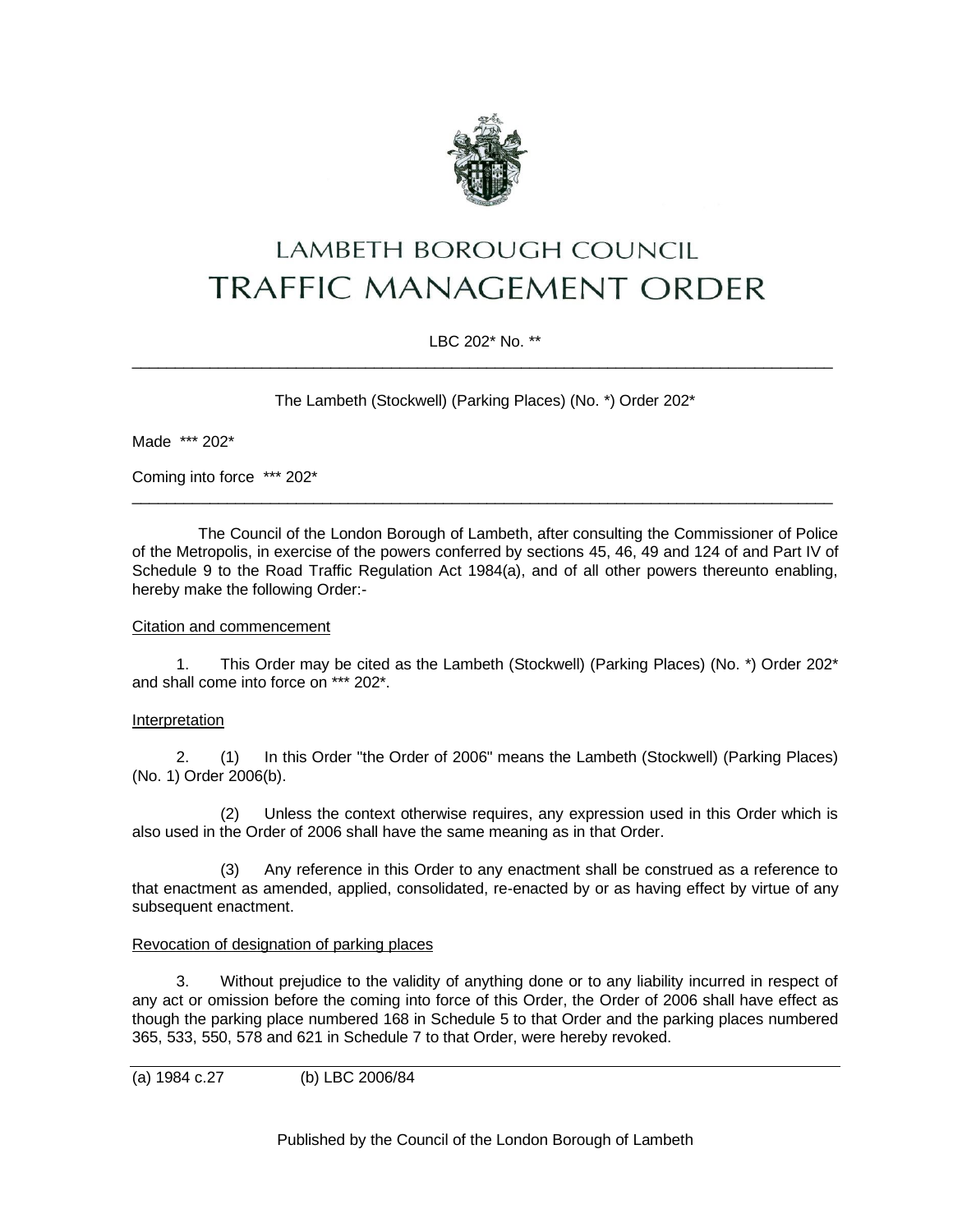## Designation of parking places and application of the Order of 2006 thereto

4. (1) Each area on a highway comprising the length of carriageway of a street specified in column 2 of Schedule 1, 2 or 3 to this Order and bounded on one side of that length by the edge of the carriageway and on the other sides by a white line marking is designated as a parking place.

(2) The reference in this Article to a white line marking shall be construed as a reference to the white line marking (either broken or continuous) provided for in Schedule 7 to the Traffic Signs Regulations and General Directions 2016(a) or, if applicable, authorised by the Secretary of State by virtue of section 64 of the Road Traffic Regulation Act 1984.

(3) The provisions of the Order of 2006 (other than Articles 3 and 16) shall apply to the areas designated as parking places by this Order as if in those provisions any reference to a parking place included a reference to an area designated as a parking place by this Order and as if any reference to Schedule 5 to the Order of 2006 included a reference to Schedule 1 to this Order, as if any reference to Schedule 7 to the Order of 2006 included a reference to Schedule 2 to this Order, as if any reference to Schedule 10A to the Order of 2006 included a reference to Schedule 3 to this Order and as if any reference to Schedule 10B to the Order of 2006 included a reference to Schedule 4 to this Order.

## Placing of traffic signs, etc.

- 5. The Council shall:-
	- (a) place and maintain traffic signs indicating the limits of each parking place referred to in Schedule 1, 2, 3 and 4 to this Order;
	- (b) place and maintain in or in the vicinity of each parking place referred to in Schedule 1, 2, 3 and 4 to this Order traffic signs indicating that such parking place may be used during the permitted hours for the leaving only of the vehicles specified in Article 4(6), 4(9) and 4(10) respectively of the Order of 2006; and
	- (c) carry out such other work as is reasonably required for the purposes of the satisfactory operation of each parking place.

Dated this \*\*\*\* day of \*\*\* 202\*.

Ben Stevens Highway Network Manager

(a) S.I. 2016/362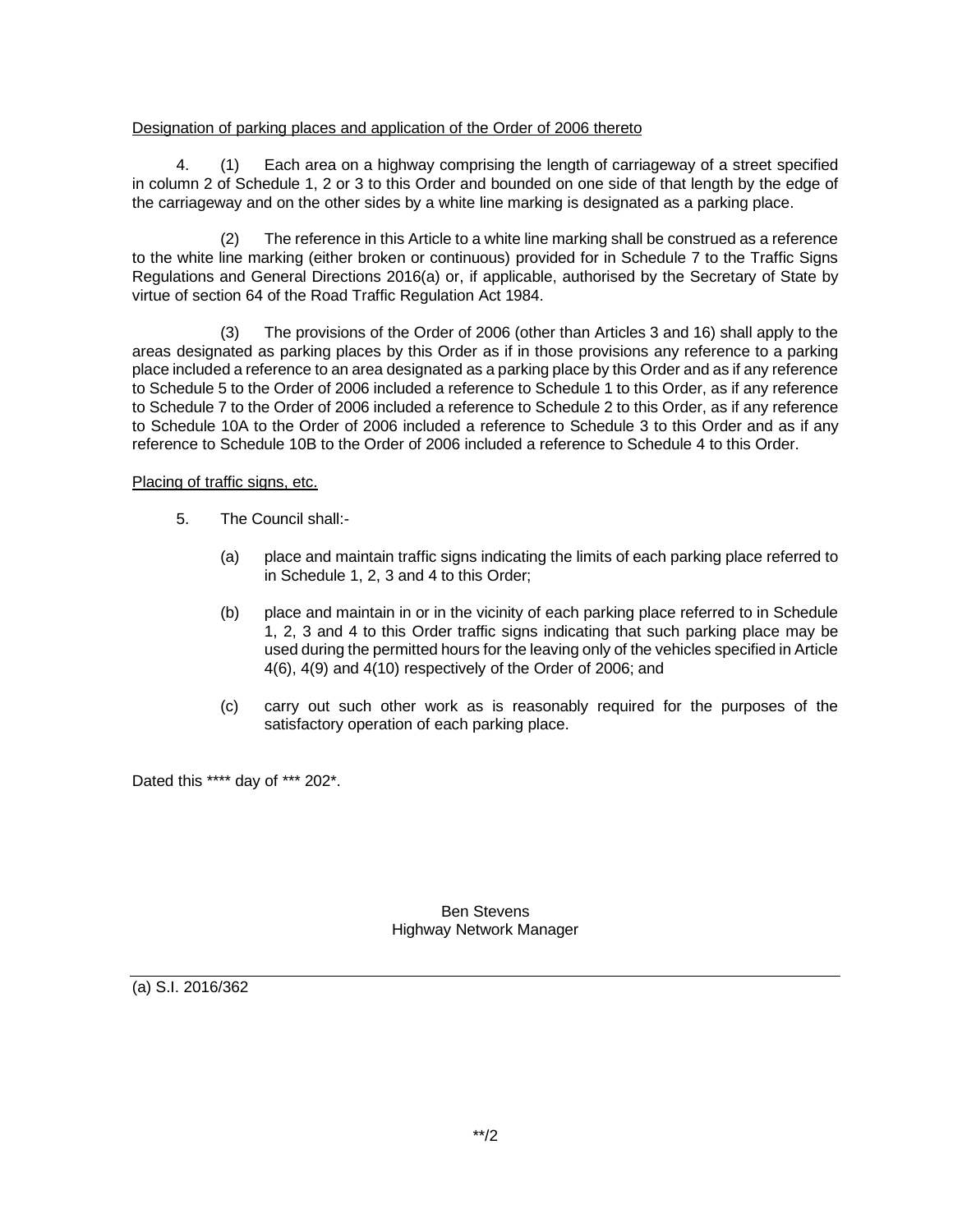### SCHEDULE 1 (see Article 4)

IN RELATION TO A PARKING PLACE REFERRED TO IN THIS SCHEDULE THE EXPRESSION "PERMITTED HOURS" MEANS THE PERIOD BETWEEN 8.30 A.M. AND 5.30 P.M. ON MONDAYS TO FRIDAYS INCLUSIVE, ANY SUCH DAY NOT BEING CHRISTMAS DAY, GOOD FRIDAY OR A BANK HOLIDAY.

PARKING PLACES IN WHICH A VEHICLE MAY BE LEFT DURING THE PERMITTED HOURS PROVIDED:-

- (A) THE PARKING CHARGE HAS BEEN PAID USING THE ELECTRONIC PAYMENT SYSTEM (AND THE VEHICLE IS LEFT FOR NOT MORE THAN A MAXIMUM PERIOD OF FOUR HOURS); OR
- (B) THE VEHICLE DISPLAYS EITHER A VALID HARD COPY RESIDENT'S PERMIT, A VALID HARD COPY BUSINESS PERMIT, A VALID HARD COPY CAR CLUB PERMIT, A VALID HARD COPY TEACHER'S PERMIT, A VALID HARD COPY HEALTH CARE PERMIT, A VALID HARD COPY VISITOR'S PERMIT OR A VALID HARD COPY TRADE PERMIT, ISSUED IN RESPECT OF THAT VEHICLE, OR THERE APPEARS ON A HAND-HELD DEVICE AN INDICATION THAT AN ELECTRONIC VERSION OF ONE OF THOSE PERMITS OR A FLEXIBLE CAR CLUB PERMIT HAS BEEN GRANTED IN RESPECT OF THAT VEHICLE AND THE PERMIT IS VALID.

| No. of<br>parking<br>place | Designated parking place<br>2                                                                                                                                                                              | Special<br>manner of<br>standing |
|----------------------------|------------------------------------------------------------------------------------------------------------------------------------------------------------------------------------------------------------|----------------------------------|
| $\star$                    | UNION ROAD, the north-east side, from a point 1.6 metres south-east of a<br>point opposite the north-western flank wall of Nos. 1 to 18 Hardwick House,<br>south-eastwards for a distance of 6 metres.     |                                  |
| $\star$                    | UNION ROAD, the north-east side, from a point 13.6 metres south-east of<br>a point opposite the north-western flank wall of Nos. 1 to 18 Hardwick<br>House, south-eastwards for a distance of 21.5 metres. |                                  |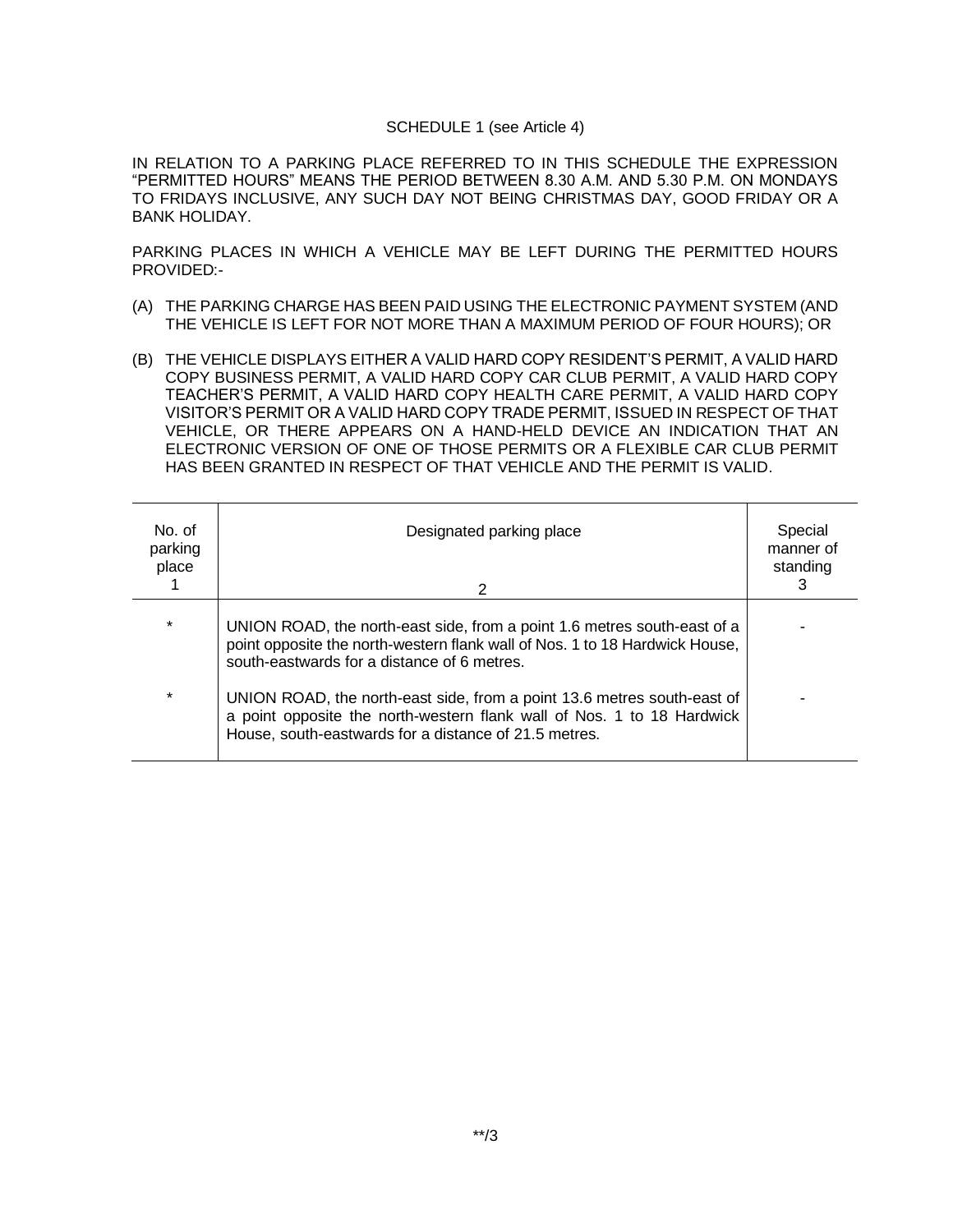### SCHEDULE 2 (see Article 4)

IN RELATION TO A PARKING PLACE REFERRED TO IN THIS SCHEDULE THE EXPRESSION "PERMITTED HOURS" MEANS THE PERIOD BETWEEN 8.30 A.M. AND 5.30 P.M. ON MONDAYS TO FRIDAYS INCLUSIVE, ANY SUCH DAY NOT BEING CHRISTMAS DAY, GOOD FRIDAY OR A BANK HOLIDAY.

PARKING PLACES IN WHICH A VEHICLE MAY BE LEFT DURING THE PERMITTED HOURS PROVIDED THE VEHICLE DISPLAYS EITHER A VALID HARD COPY RESIDENT'S PERMIT, A VALID HARD COPY CAR CLUB PERMIT, A VALID HARD COPY TRADE PERMIT OR A VALID HARD COPY VISITOR'S PERMIT, ISSUED IN RESPECT OF THAT VEHICLE, OR THERE APPEARS ON A HAND-HELD DEVICE AN INDICATION THAT AN ELECTRONIC VERSION OF ONE OF THOSE PERMITS OR A FLEXIBLE CAR CLUB PERMIT HAS BEEN GRANTED IN RESPECT OF THE VEHICLE AND THAT THE PERMIT IS VALID.

| No. of<br>parking<br>place<br>1 | Designated parking place<br>2                                                                                                                                                                                                                                                 | Special<br>manner of<br>standing<br>3 |
|---------------------------------|-------------------------------------------------------------------------------------------------------------------------------------------------------------------------------------------------------------------------------------------------------------------------------|---------------------------------------|
| $\star$                         | JEFFREY'S ROAD, the south-west side, from a point 9.9 metres north-west<br>of the common boundary of Nos. 55 and 57 Jeffrey's Road north-westwards<br>for a distance of 5 metres.                                                                                             |                                       |
| $\star$                         | JEFFREY'S ROAD, the south-west side, from a point 3.9 metres north-west<br>of the common boundary of Nos. 55 and 57 Jeffrey's Road to a point 2<br>metres south-east of the common boundary of Nos. 49 and 51 Jeffrey's<br>Road.                                              |                                       |
| $\star$                         | STOCKWELL PARK ROAD, the west side, from a point 6 metres north of<br>the common boundary of Nos. 82 and 84 Stockwell Park Road, northwards<br>for a distance of 11.2 metres.                                                                                                 |                                       |
| ¥                               | THORPARCH ROAD, the south-east side, from a point 6.8 metres north-<br>east of the north-eastern kerb-line of the access road leading to Nos. 49 to<br>56 Webb House, north-eastwards for a distance of 5.5 metres.                                                           |                                       |
| $\star$                         | UNION ROAD, the south-west side, from a point 12 metres south-east of<br>the south-eastern kerb-line of Union Grove to a point 1 metre north-west of<br>a point opposite the north-western flank wall of Nos. 1 to 24 Netherby<br>House.                                      |                                       |
| $\star$                         | UNION ROAD, the south-west side, from a point 5 metres south-east of a<br>point opposite the north-western flank wall of Nos. 1 to 24 Netherby House<br>to a point 15.4 metres south-east of a point opposite the south-eastern flank<br>wall of Nos. 1 to 24 Netherby House. |                                       |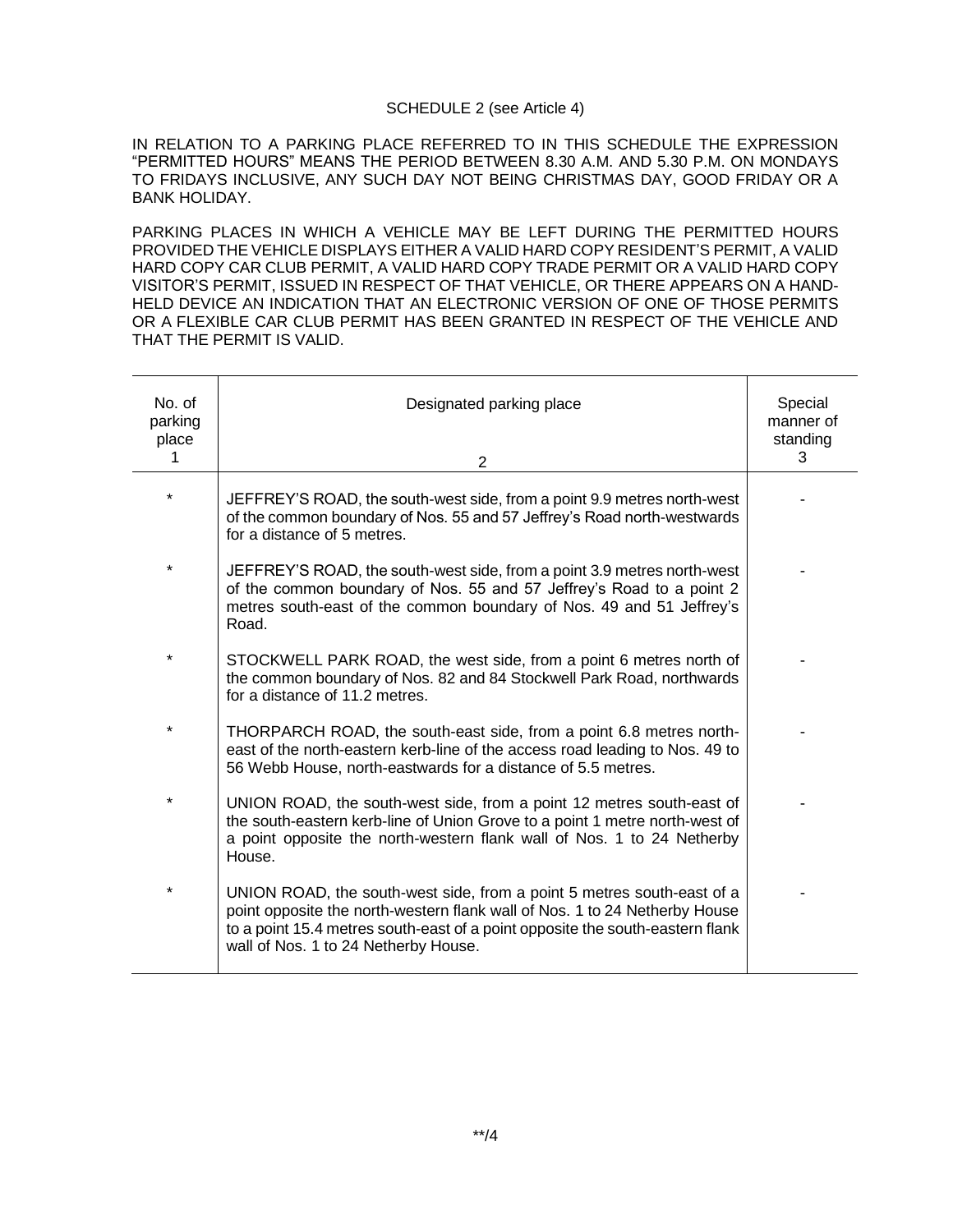IN RELATION TO A PARKING PLACE REFERRED TO IN THIS SCHEDULE THE EXPRESSION "PERMITTED HOURS" MEANS AT ANY TIME (AND THE VEHICLE IS LEFT FOR NOT MORE THAN A MAXIMUM PERIOD OF TWENTY-FOUR HOURS).

PARKING PLACES IN WHICH A VEHICLE MAY BE LEFT DURING THE PERMITTED HOURS PROVIDED THE VEHICLE DISPLAYS EITHER A VALID HARD COPY LAMBETH RESIDENT'S PERMIT, A VALID HARD COPY LAMBETH CAR CLUB PERMIT, A VALID HARD COPY LAMBETH VISITOR'S PERMIT OR A VALID HARD COPY TRADE PERMIT, ISSUED IN RESPECT OF THAT VEHICLE, OR THERE APPEARS ON A HAND-HELD DEVICE AN INDICATION THAT AN ELECTRONIC VERSION OF ONE OF THOSE PERMITS OR A FLEXIBLE CAR CLUB PERMIT HAS BEEN GRANTED IN RESPECT OF THAT VEHICLE AND THE PERMIT IS VALID, PROVIDED THAT THE ELECTRICAL STORAGE BATTERY OF THAT VEHICLE IS IN THE PROCESS OF BEING CHARGED FROM A MAINS ELECTRICAL SOURCE ADJACENT TO THAT PARKING PLACE.

| Parking<br>place<br>No. | Designated parking place                                                                                                                                                                            | Special<br>manner of<br>standing |
|-------------------------|-----------------------------------------------------------------------------------------------------------------------------------------------------------------------------------------------------|----------------------------------|
| $\star$                 | UNION ROAD, the south-west side, from a point 1 metre north-west of a<br>point opposite the north-western flank wall of Nos. 1 to 24 Netherby<br>House, south-eastwards for a distance of 6 metres. |                                  |